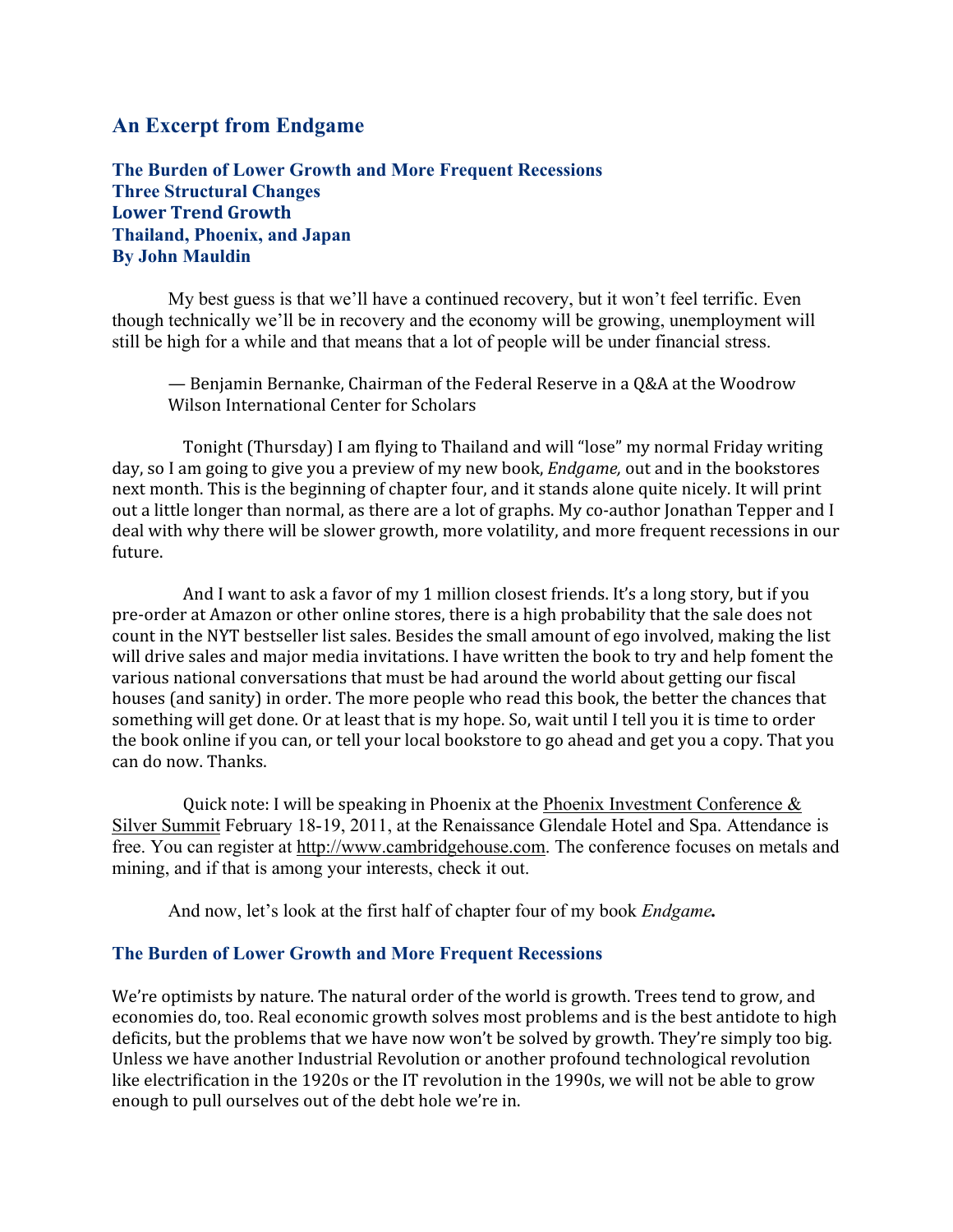After the dot-com bust in 2000, the phrase "the muddle through economy" (a term coined by John) best described the U.S. economic situation. The economy would indeed be growing, but the growth would be below the long-term trend (which in the United States is about 3.3 percent) for the rest of the decade. (Indeed, growth for the decade was an anemic 1.9 percent annualized, the weakest decade since the Great Depression. Muddle through, indeed.)

The muddle through economy would be more susceptible to recession. It would be an economy that would move forward burdened with the heavy baggage of old problems while facing the strong headwinds of new challenges. The description of the world was accurate then, and it is even more accurate now. In March 2009, when almost everyone was predicting the apocalypse, it was hard to see how things could improve. The GDP turned around, industrial production has shot up, retail sales have bounced back, and the stock market rebounded strongly. Everything has turned up. However, GDP growth is slowing in the United States as we write in November 2010. Compared with previous recoveries, growth does not look that great, and people don't feel the recovery. This is unlikely to change.

The muddle through economy is the product of a few major structural breaks in the world's economies that have important implications for growth, jobs, and when we might see a recession again. The U.S. and most developed economies are currently facing many major headwinds that will mean that going forward, we'll have slower economic growth, more recessions, and higher unemployment. All of these are hugely important for endgame since they vastly complicate policy making.

Lower growth will make our fiscal choices that much scarier. Importantly, these big changes also mean that governments, pension funds, and even private savers are probably making unreasonably rosy assumptions about how quickly the economy and asset prices will be able to increase in the future. As endgame unfolds, the reality of these big changes will set in.

## Three Structural Changes

Investors are good at absorbing short‐term information, but they are much less successful at absorbing bigger structural trends and understanding when secular breaks have occurred. Perhaps investors are like the proverbial frogs in the frying pan and do not notice long, slow changes around them. There are three large structural changes that have happened slowly over time that we expect to continue going forward. The U.S. economy will have:

- 1. Higher volatility
- 2. Lower trend growth

3. Higher structural levels of unemployment (The United States here is a proxy for many developed countries with similar problems, so much of this chapter applies elsewhere.)

## **1. Higher Volatility**

Before the crash of October 2008, the world was living in "the great moderation," a phrase coined by Harvard economist James Stock to describe the change in economic variables in the mid‐1980s, such as GDP, industrial production, monthly payroll employment, and the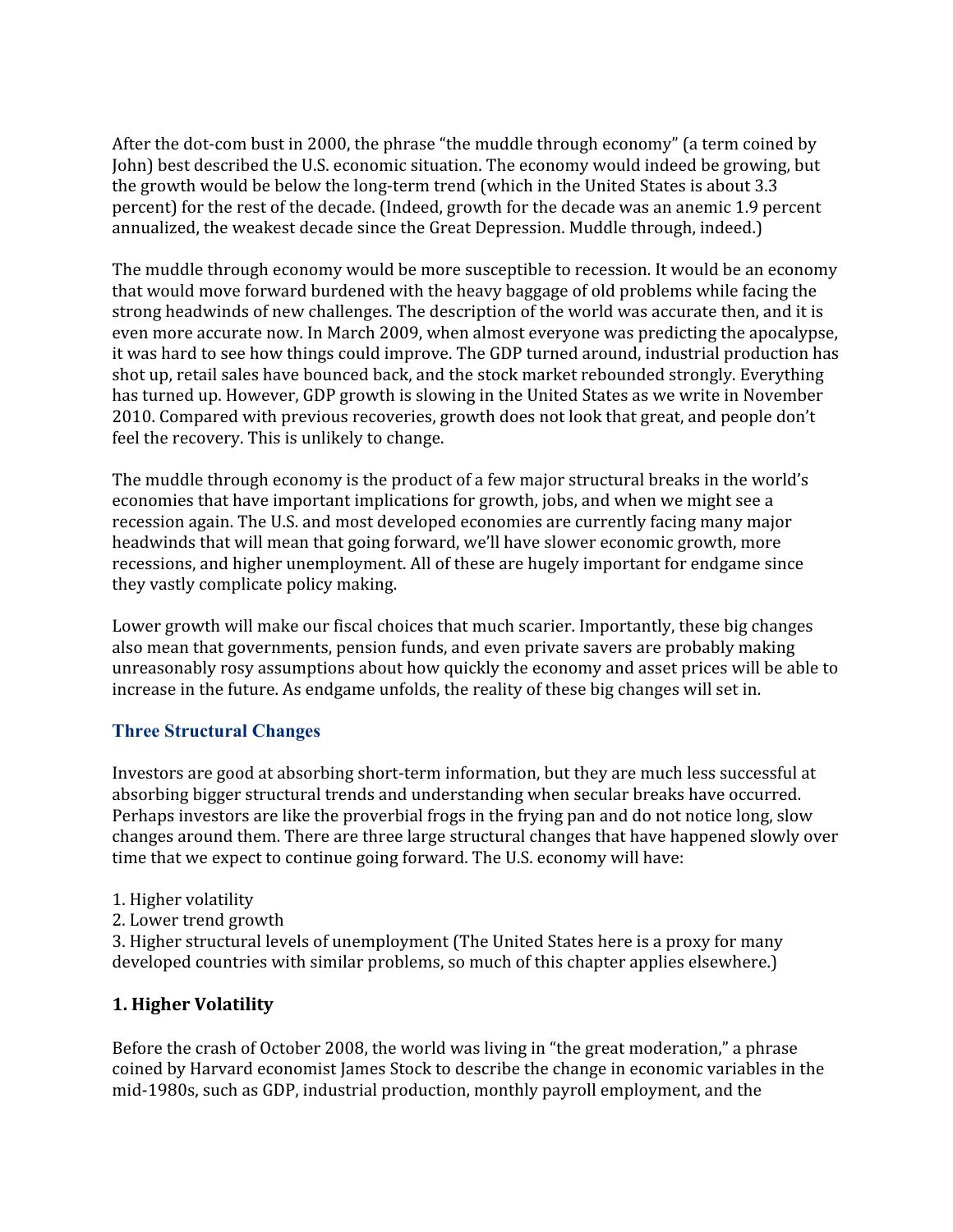unemployment rate, which all began to show a decline in volatility. As Figures 4.1 and 4.2 from the Federal Reserve Bank of Dallas show, the early 1980s in fact constituted a structural break in macroeconomic volatility. The GDP became a lot less volatile. As did employment. The great moderation was seductive, and government officials, hedge fund managers, bankers, and even journalists believed "this time is different." Journalists like Gerard Baker of the *Times of London* wrote in January 2007: Welcome to "the Great Moderation": Historians will marvel at the stability of our era. Economists are debating the causes of the Great Moderation enthusiastically and, unusually, they are in broad agreement.

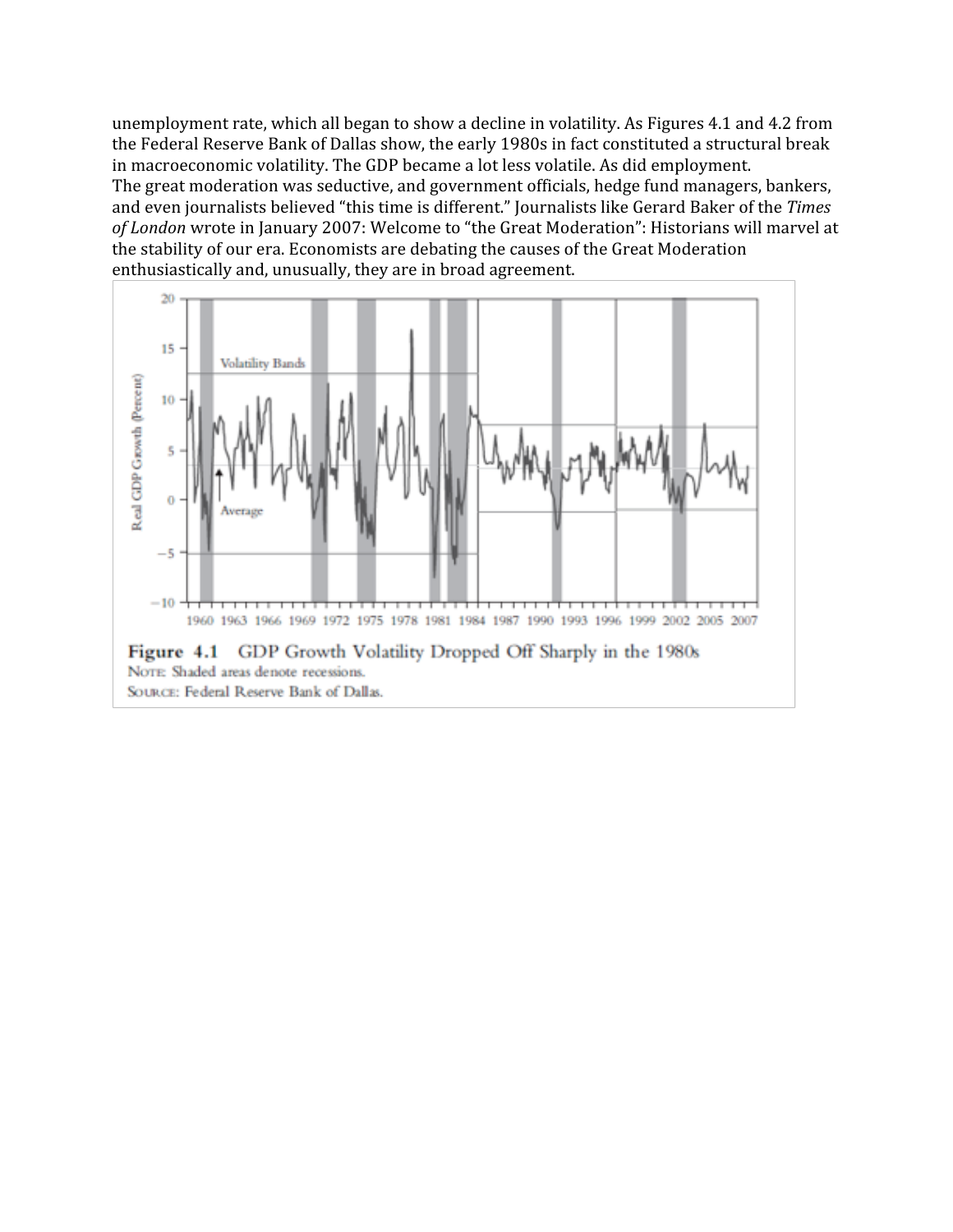

Good policy has played a part: central banks have got much better at timing interest rate moves to smooth out the curves of economic progress. But the really important reason tells us much more about the best way to manage economies. It is the liberation of markets and the openingup of choice that lie at the root of the transformation. The deregulation of financial markets over the Anglo‐Saxon world in the 1980s had a damping effect on the fluctuations of the business cycle. . . . The economies that took the most aggressive measures to free their markets reaped the biggest rewards.

In retrospect, this line of thinking looks hopelessly optimistic, even deluded. We do not write this to pick on Gerard Baker, but rather to point out that low volatility breeds complacency and increased risk taking. The greater predictability in economic and financial performance led hedge funds to hold less capital and to be less concerned with the liquidity of their positions.

Those heady days are now over, and we have now entered "the great immoderation." One can confidently say that 2008 represents a structural break, moving back toward a period of greater volatility. Robert F. Engle, a finance professor at New York University who was the Nobel laureate in economics in 2003, has shown that periods of greatest volatility are predictable. Market sessions with particularly good or bad returns don't occur randomly but tend to be clustered together. The market's behavior illustrates this clustering. Volatility follows the credit cycle like night follows day, and periods following credit booms are marked by high volatility, for example, 2000–2003 and 2007–2008.

The period of low volatility of GDP, industrial production, and initial unemployment claims is now over. For a period of more than 20 years, excluding the brief 2001–2002 recession, volatility of real economic data was extremely low, as Figure 4.3 shows. Going forward, higher economic volatility, combined with a secular downtrend in economic growth, will create more frequent recessions. This is likely to lead to more market volatility as well.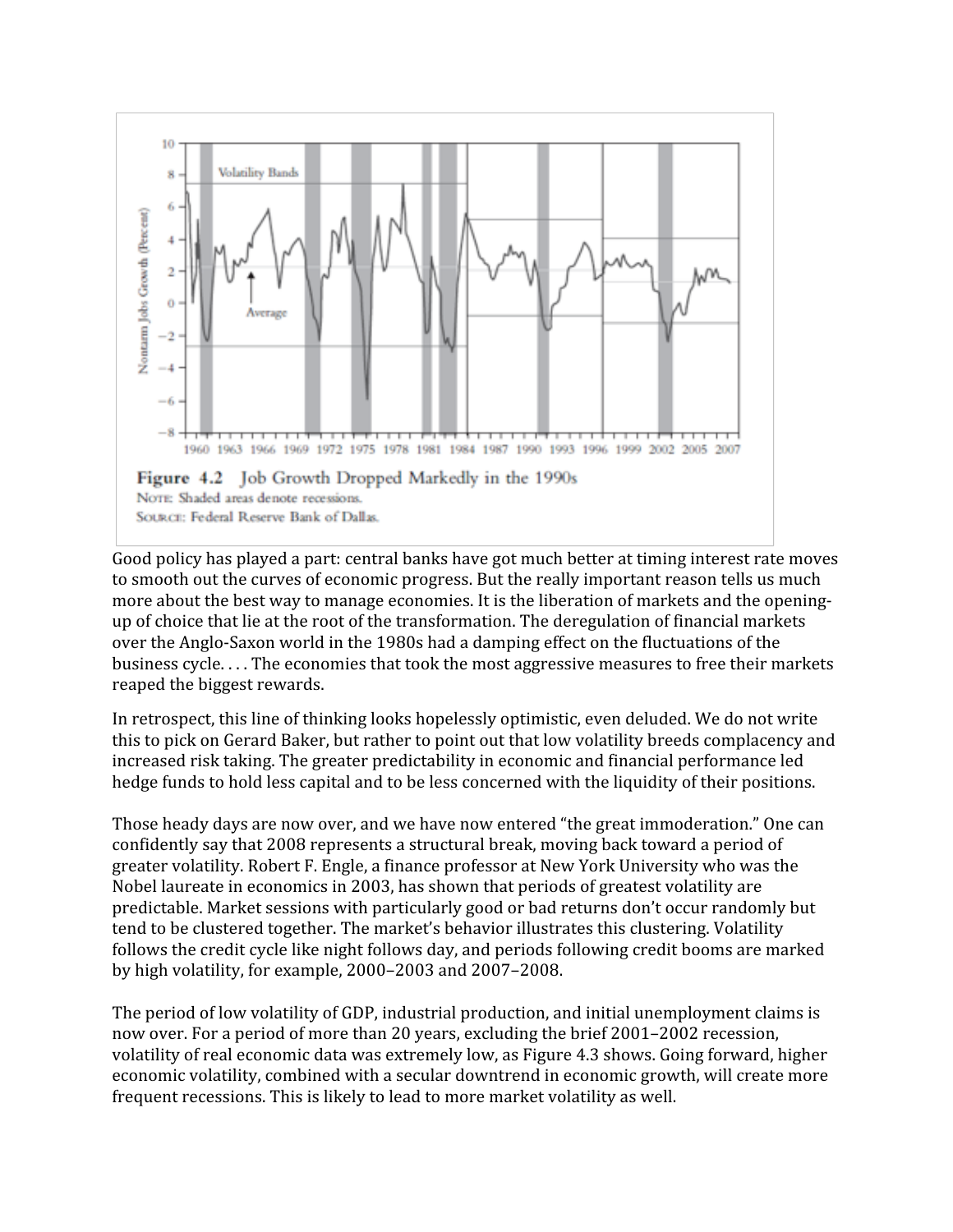

You can measure economic volatility in a variety of ways. Our preferred way is on a forward‐ looking basis. We have seen the highest volatility in the last 40 years across leading indicators, as Figure 4.4 shows. These typically lead the economic cycle. This only means one thing, higher volatility going forward.

For far too long, volatility was low and bred investor complacency. Going forward, we can expect a lot more economic and market volatility. We have had a strong cyclical upturn, but we will continue to face major structural headwinds. This means more frequent recessions and resultant higher volatility.

If we look at Japan following the Nikkei bust in 1989, we can see that volatility increased. Note that before the peak in the Nikkei, volatility had been largely subdued, with periodic movements corresponding to increases in the level of the market. As Figure 4.5 shows,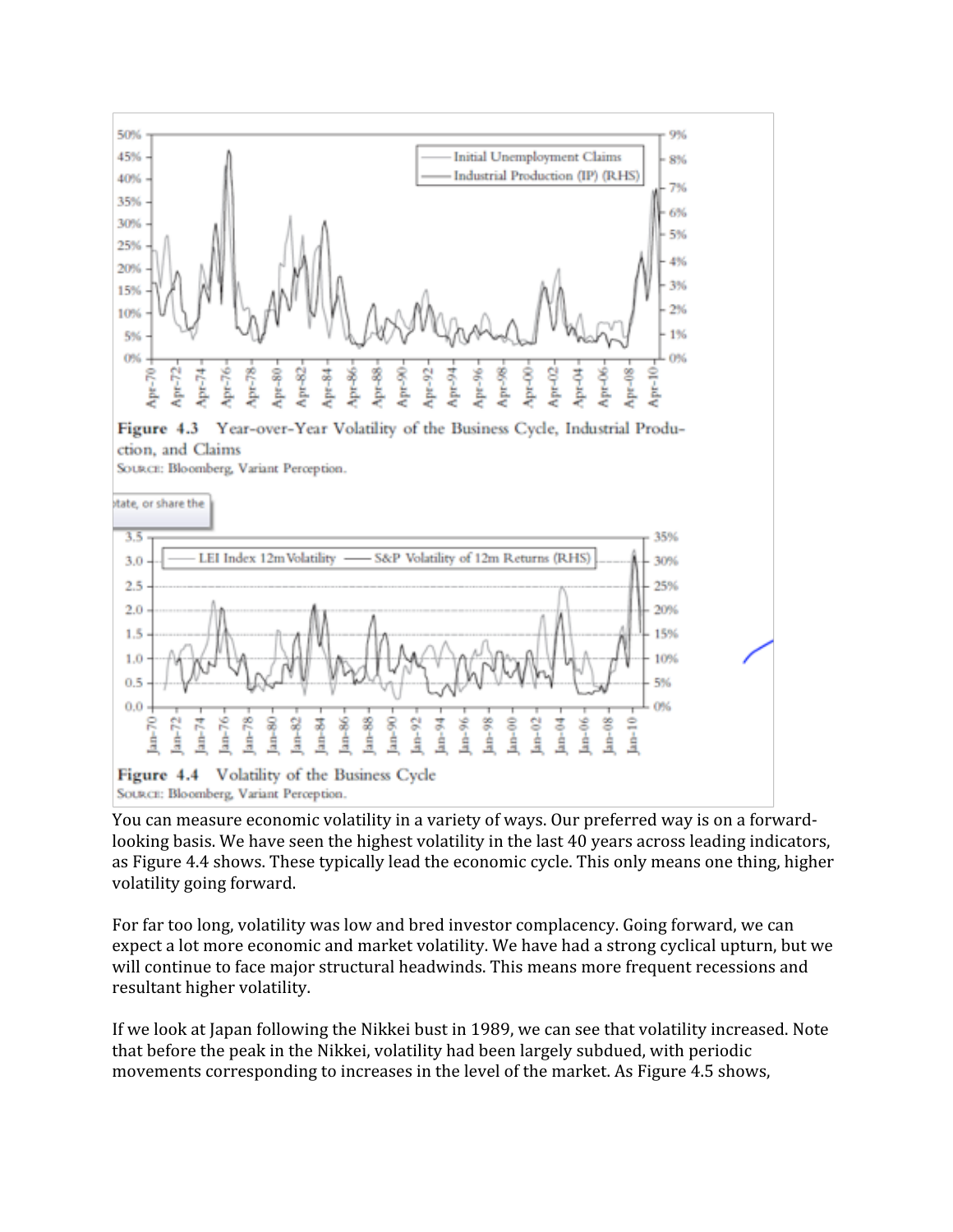

following the crash, stock market volatility increased markedly, and volatility to the downside became far more prevalent.

Equity volatility follows the credit cycle. If you push commercial and industrial (C&I) loans forward two years, it predicts increases in the Market Volatility Index (VIX) almost down to the month. We should expect heightened episodes of volatility for the next two years at a minimum. (See Figure 4.6.)

Fixed-income volatility also follows the credit cycle with a two-year lag. Figure 4.7 shows how the Fed Funds rate lags Merrill Lynch's MOVE Index, which is a measure of fixed‐income volatility, by three years.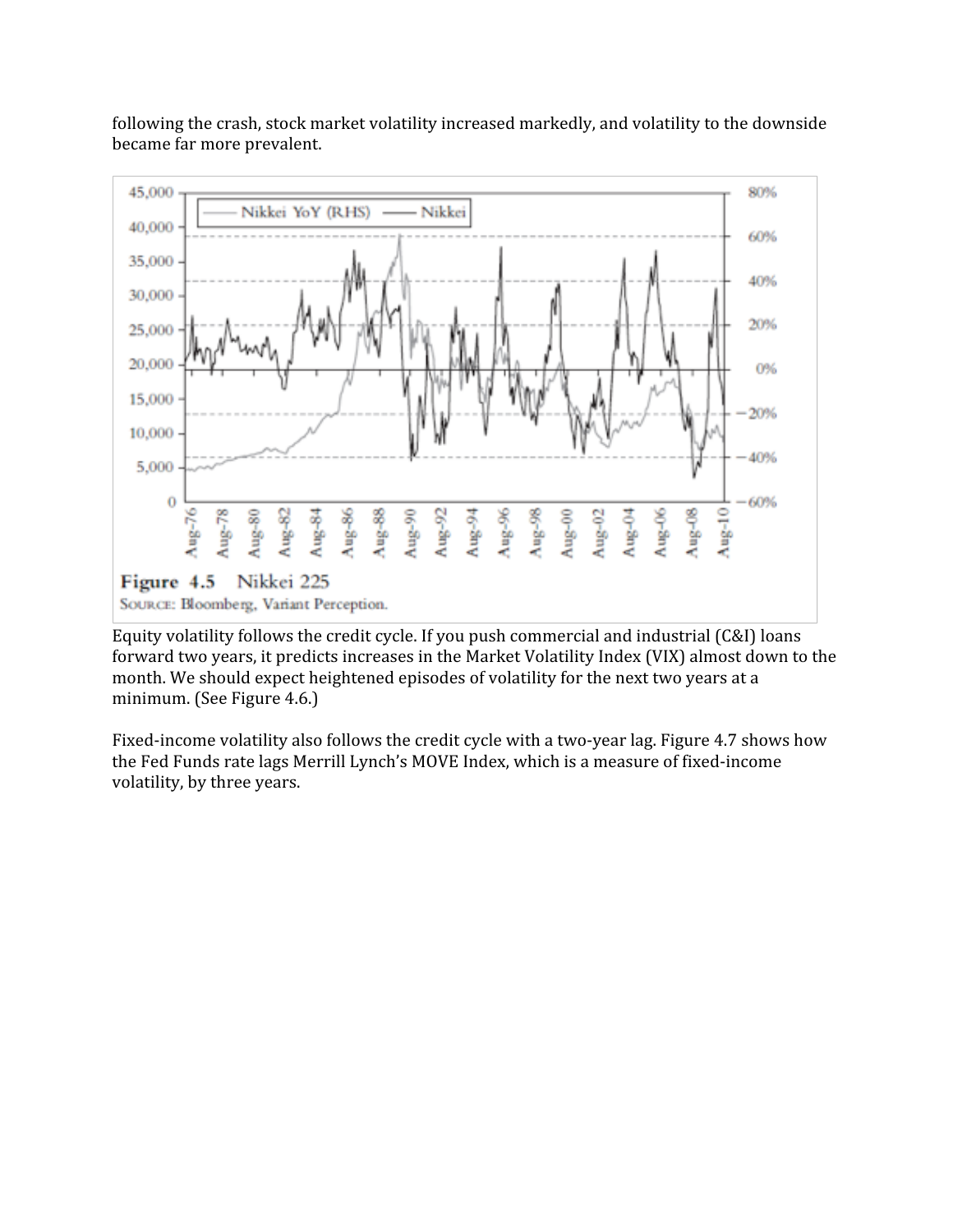

Volatility Index and Commercial and Industrial Loans Figure 4.6 SOURCE: Bloomberg, Variant Perception.



Another very good reason to believe we'll continue to have high volatility even after we recover from the hangover of the credit binge is that the world is now much more integrated. This is a paradox and may seem hard to believe, but increased globalization actually makes the world more volatile through extended supply chains! (See Figure 4.8.)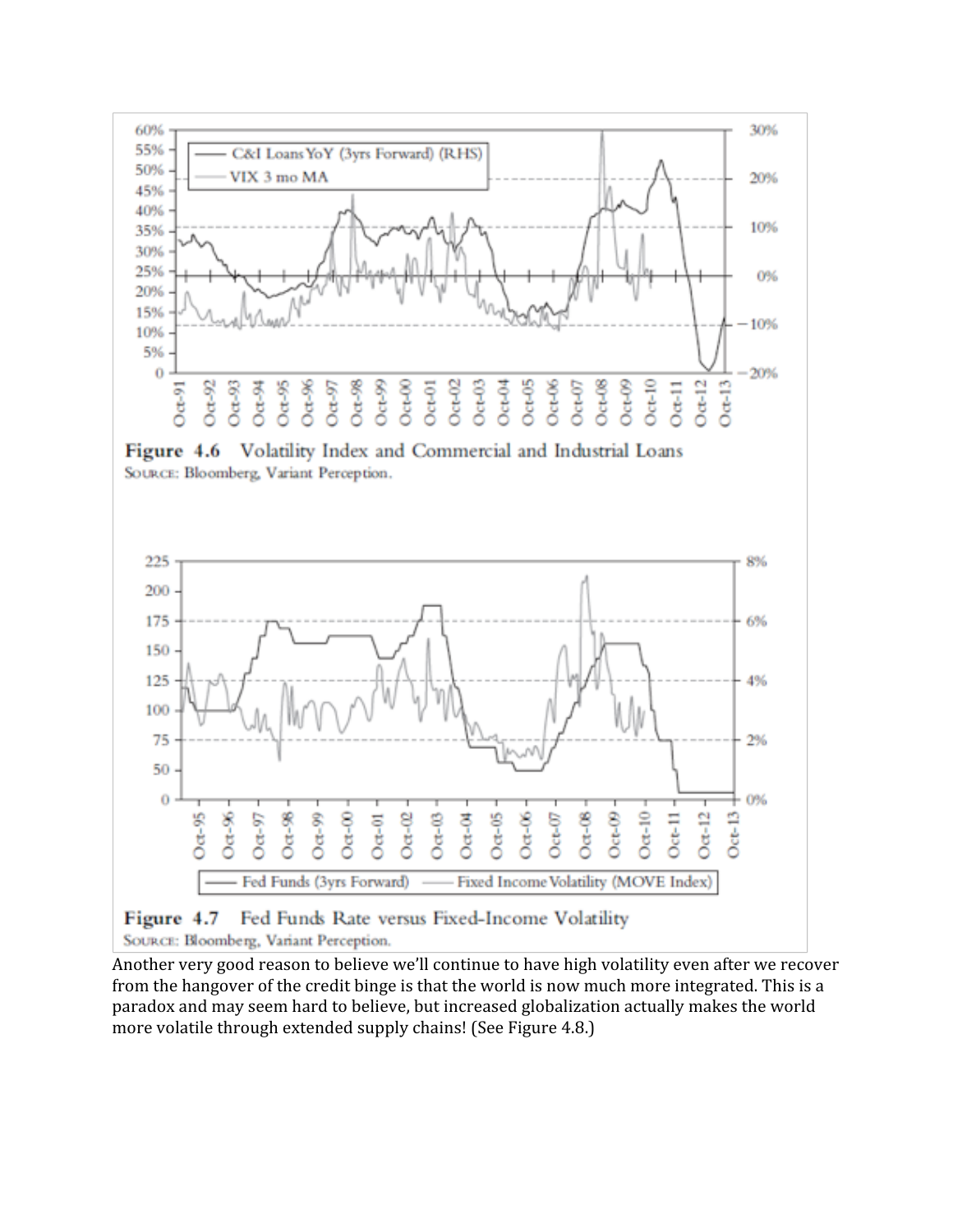Production in Japan, Germany, Korea, and Taiwan fell far more during the 2007–2009 recession than U.S. production fell even during the Great Depression. Not only was the downturn steeper than during the Great Depression but also the bounce back was even bigger.

This is truly staggering. If you believed in globalization, supply chain management, and deregulation, you would have thought they would lead to greater moderation, but the opposite happened. This was due to the credit freeze that particularly hit export-oriented economies because trade credit temporarily dried up. It was not about globalization per se. Why has the world economy been so volatile? One of the main reasons is exports. If you look at exports as a percentage of GDP since the end of the Cold War, you'll see that in almost all countries around the world, exports have rapidly risen in the last 20 years. In Asia, they have doubled, in India they have tripled, and in the United States they have increased by 50 percent. This makes us all more interconnected, and it means that supply chains become longer and longer.

Longer supply chains have enormous macroeconomic implications. As the Economic Cycle Research Institute points out, we're now experiencing the bullwhip effect, "where relatively mild fluctuations in end demand are dramatically amplified up the supply chain, just as a flick of the wrist sends the tip of a bullwhip flying in a great arc."2 The bullwhip effect makes greater export dependence very dangerous to supplier countries, which only contributes to cyclical volatility. This is easily seen in Figure 4.9. That is why Asian countries had some of the largest downturns and steepest upturns in the Great Recession and the following recovery.



### **2. Lower Trend Growth**

We are also seeing a secular decline over the last four cycles in trend growth across GDP, personal income, industrial production, and employment. You can see that in Figure 4.10.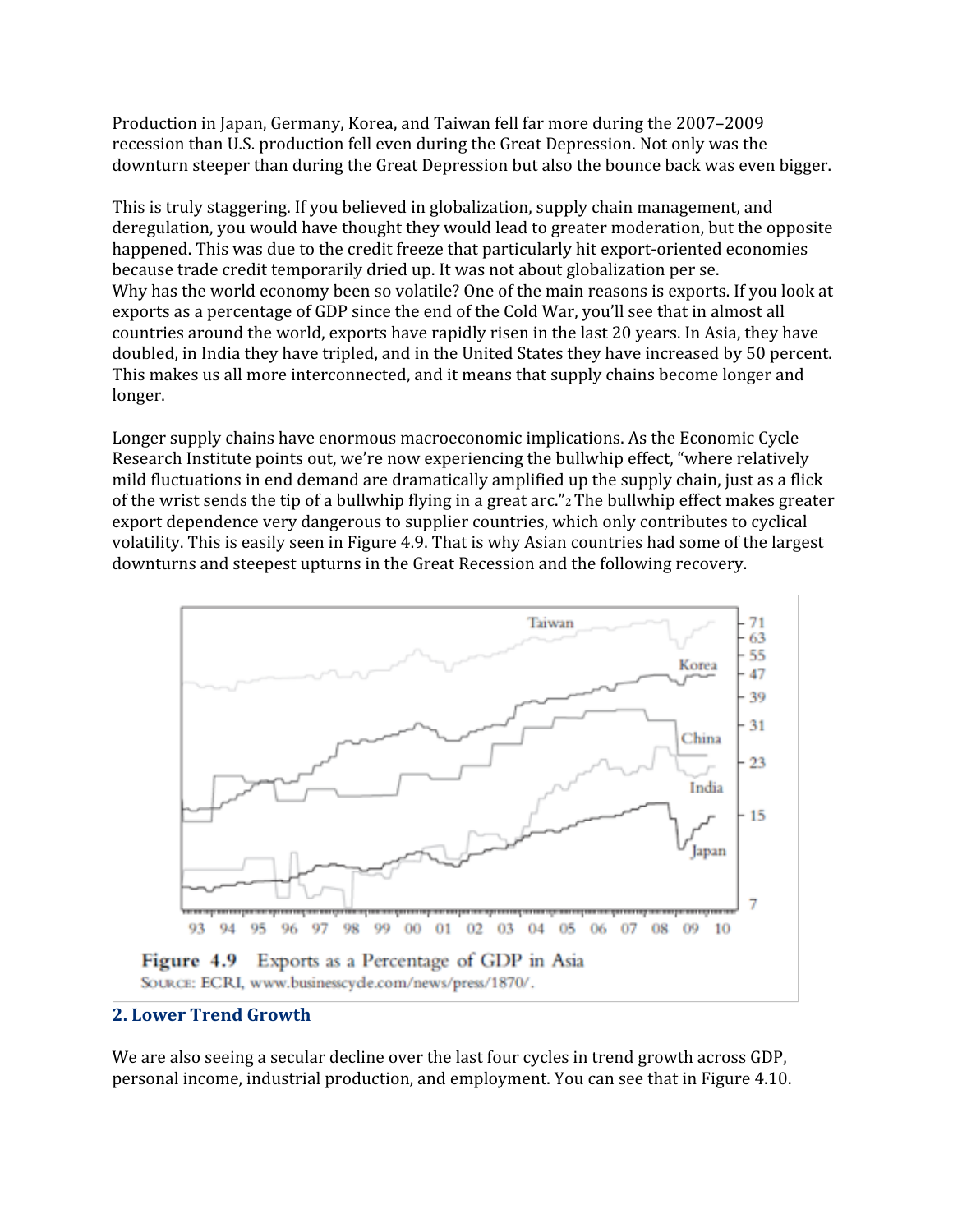

Another view of declining trend growth is the decline in nominal GDP. Figure 4.11 shows that the 12‐quarter rolling average has been on a steady decline for the last two decades.

A combination of lower trend growth and higher volatility means more frequent recessions. Put another way, the closer trend growth is to zero and the higher volatility is, the more likely U.S. growth is to frequently dip below zero. Figure 4.12 shows a stylized view of recessions, but as trend growth dips, the economy will fall below zero percent growth more often.